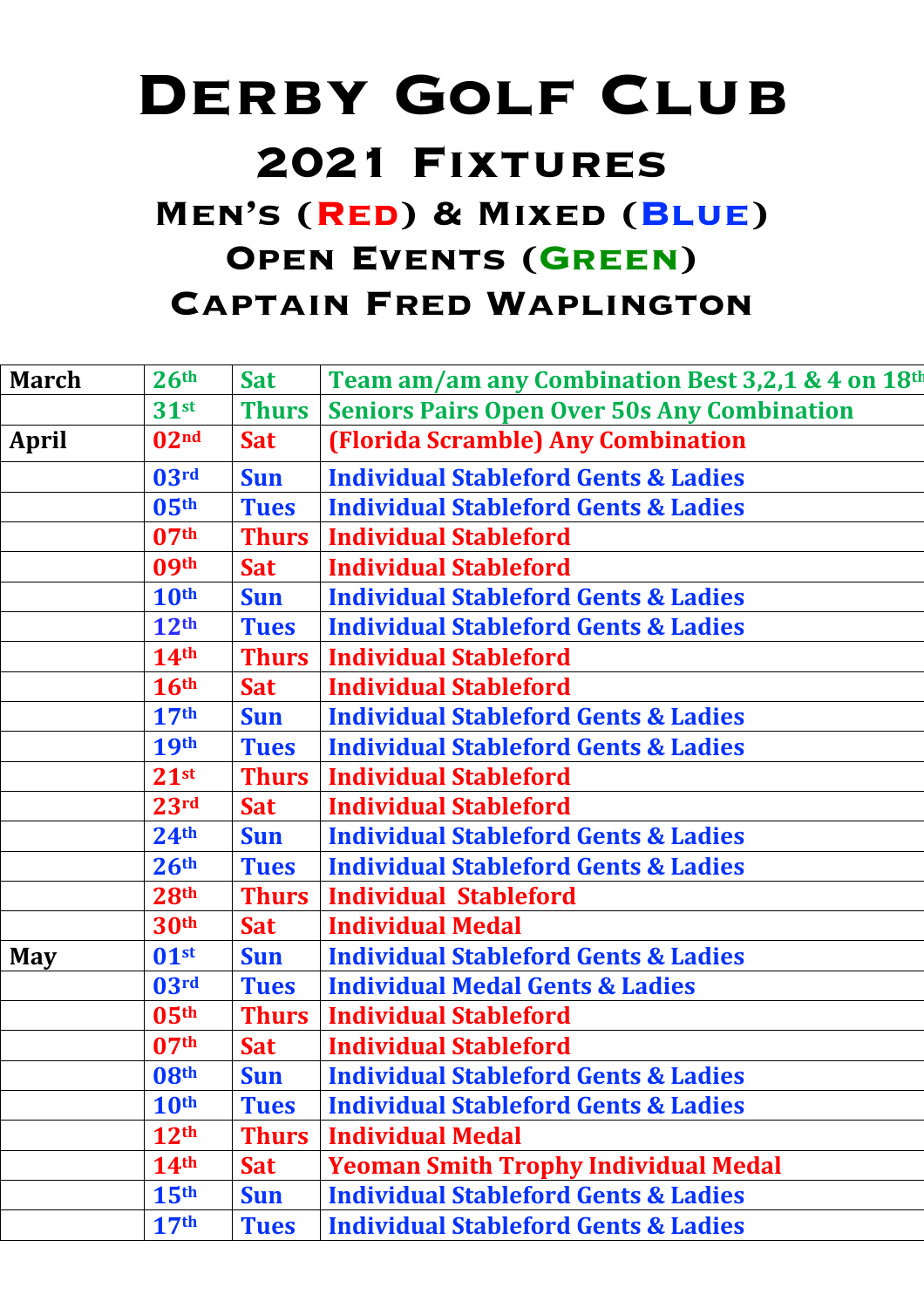|             | <b>19th</b>      | <b>Thurs</b> | <b>Spring Seniors Pairs Open Over 50s Any Combination</b> |
|-------------|------------------|--------------|-----------------------------------------------------------|
|             | $21^{st}$        | <b>Sat</b>   | <b>Millennium Memorial Trophy Individual Stableford</b>   |
|             | 22 <sup>rd</sup> | <b>Sun</b>   | <b>Individual Stableford Gents &amp; Ladies</b>           |
|             | 24 <sup>th</sup> | <b>Tues</b>  | <b>Individual Stableford Gents &amp; Ladies</b>           |
|             | 26 <sup>th</sup> | <b>Thurs</b> | <b>Individual Stableford</b>                              |
|             | 28 <sup>th</sup> | <b>Sat</b>   | <b>Shaun Lawrenson Trophy Individual Stableford</b>       |
|             | 29 <sup>th</sup> | <b>Sun</b>   | <b>Individual Stableford Gents &amp; Ladies</b>           |
|             | $31$ st          | <b>Tues</b>  | <b>Individual Stableford Gents &amp; Ladies</b>           |
| June        | 02 <sup>rd</sup> | <b>Thurs</b> | <b>Individual Stableford</b>                              |
|             | 04 <sup>th</sup> | <b>Sat</b>   | <b>The Purdon Pin</b>                                     |
|             | 05 <sup>th</sup> | <b>Sun</b>   | <b>Individual Medal Gents &amp; Ladies</b>                |
|             | 07 <sup>th</sup> | <b>Tues</b>  | <b>Individual Medal Gents &amp; Ladies</b>                |
|             | 09 <sup>th</sup> | <b>Thurs</b> | <b>Individual Stableford</b>                              |
|             | 11 <sup>th</sup> | <b>Sat</b>   | The Derby Ram Open Men's Individual Medal Hcp Lin         |
|             | 11 <sup>th</sup> | <b>Sat</b>   | <b>Ram Day Open Individual Stableford</b>                 |
|             |                  |              | <b>3 Divisions</b>                                        |
|             | 12 <sup>th</sup> | <b>Sun</b>   | <b>Individual Stableford Gents &amp; Ladies</b>           |
|             | 14 <sup>th</sup> | <b>Tues</b>  | <b>Individual Stableford Gents &amp; Ladies</b>           |
|             | 16 <sup>th</sup> | <b>Thurs</b> | <b>Individual Stableford</b>                              |
|             | 18th             | <b>Sat</b>   | <b>J P Holmes &amp; Ferguson-Bell Trophies Ind Medal</b>  |
|             | <b>19th</b>      | <b>Sun</b>   | P Holmes & Ferguson-Bell Trophies Ind Medal               |
|             | 21 <sup>st</sup> | <b>Tues</b>  | <b>Individual Stableford Gents &amp; Ladies</b>           |
|             | 23 <sup>th</sup> | <b>Thurs</b> | <b>Individual Stableford</b>                              |
|             | 25 <sup>th</sup> | <b>Sat</b>   | <b>Dave Shaw Memorial Day 4bbb Pairs Stableford Any</b>   |
|             |                  |              | <b>Combination</b>                                        |
|             |                  |              | <b>All Players Are Asked Wear A Trilby Hat</b>            |
|             | 26 <sup>th</sup> | <b>Sun</b>   | <b>Individual Stableford Gents &amp; Ladies</b>           |
|             | 28 <sup>th</sup> | <b>Tues</b>  | <b>Individual Stableford Gents &amp; Ladies</b>           |
|             | 30 <sup>th</sup> | <b>Thurs</b> | <b>Individual Stableford</b>                              |
| <b>July</b> | 02 <sup>nd</sup> | <b>Sat</b>   | <b>President's Putter (Ind Medal)</b>                     |
|             | 03 <sup>rd</sup> | <b>Sun</b>   | <b>Individual Medal Gents &amp; Ladies</b>                |
|             | 05 <sup>th</sup> | <b>Tues</b>  | <b>Individual Stableford Gents &amp; Ladies</b>           |
|             | 07 <sup>th</sup> | <b>Thurs</b> | <b>Individual Stableford</b>                              |
|             | 09 <sup>th</sup> | <b>Sat</b>   | <b>Team Am/Am Any Combination</b>                         |
|             | 10 <sup>th</sup> | <b>Sun</b>   | <b>Individual Stableford Gents &amp; Ladies</b>           |
|             | 12 <sup>th</sup> | <b>Tues</b>  | <b>Individual Stableford Gents &amp; Ladies</b>           |
|             | 14 <sup>th</sup> | <b>Thurs</b> | <b>Individual Stableford</b>                              |
|             | 14 <sup>th</sup> | <b>Thurs</b> | <b>Karl Buckley Seniors Ind Stableford</b>                |
|             |                  |              | <b>Over 50s Mens &amp; Ladies Competitions</b>            |
|             | 16 <sup>th</sup> | <b>Sat</b>   | <b>Club Captains Day Individual Stableford</b>            |